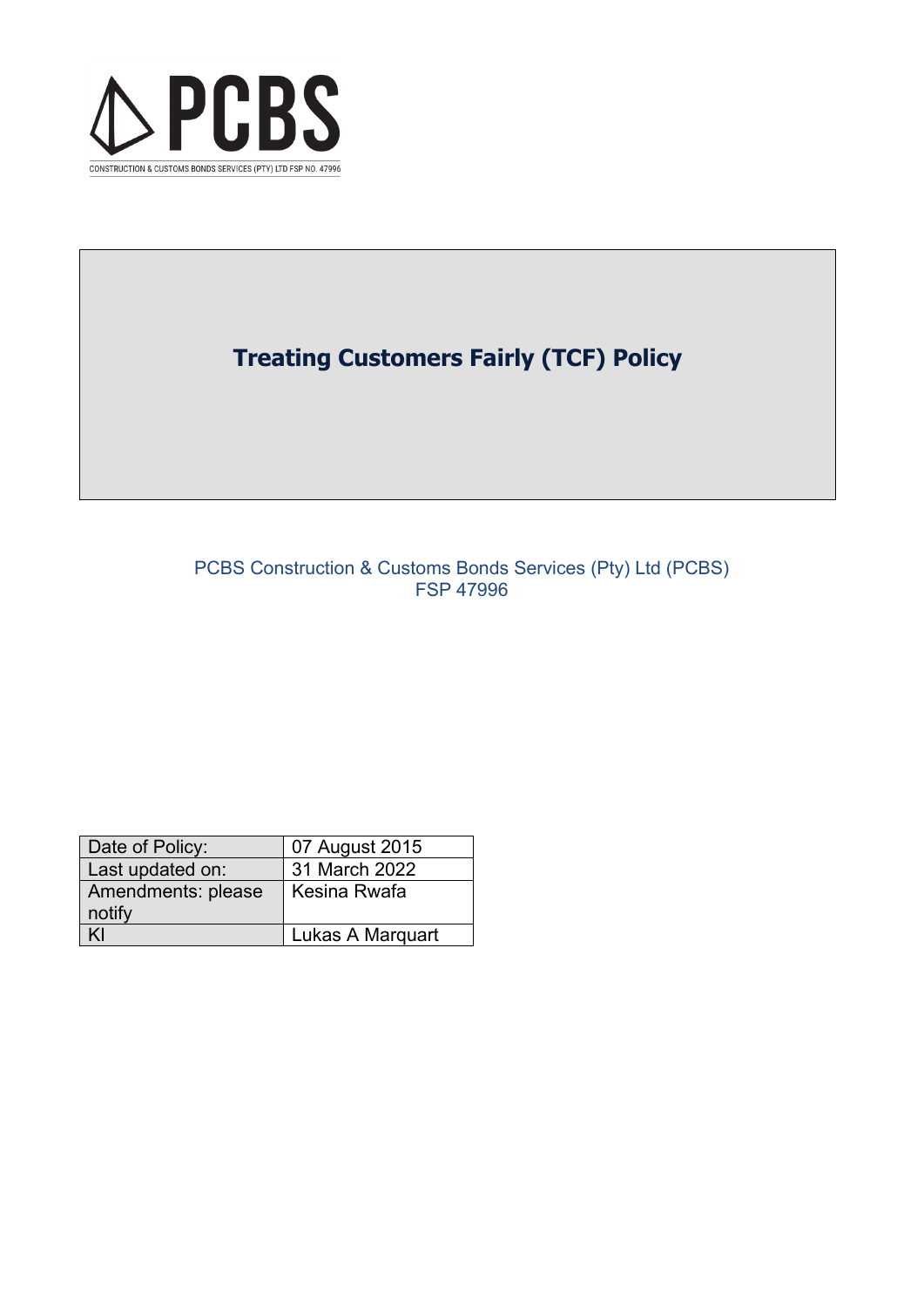

# *TCF stands for Treating Customers Fairly.*

The **FSCA** describes it as follows:

**Treating Customers Fairly (TCF**) is an outcome based regulatory and supervisory approach designed to ensure that specific, clearly articulated fairness outcomes for financial services consumers are delivered by regulated financial firms.

**Throughout the product life cycle, PCBS** endeavours to demonstrate that they deliver the **6 TCF** Outcomes to our customers from product design, promotion, through advice and servicing, to complaints and claims handling

# **The Six Desired TCF Outcomes for our Customers;**

**Outcome 1:** Customers can be confident they are dealing with firms where TCF is central to the corporate culture.

**Outcome 2.** Products and services marketed and sold in the retail market are designed to meet the needs of identified consumer groups and targeted accordingly.

**Outcome 3**. Consumers are provided with clear information and are kept appropriately informed before, during and after the point of sale

**Outcome 4.** Where consumers receive advice, the advice is suitable and takes account of their circumstances.

**Outcome 5.** Consumers are provided with products that perform as firms have led them to expect and the associated service is both of an acceptable standard and as they have been led to expect.

**Outcome 6.** Consumers do not face unreasonable post-sale barriers imposed by firms to change product, switch provider, submit a claim or make a complaint

# **Five basic rights for OUR customers**

- Right to fair treatment.
- Right to transparency, fair and honest dealing,
- Right to suitability,
- Right to privacy.
- Right to grievance redressal and compensation.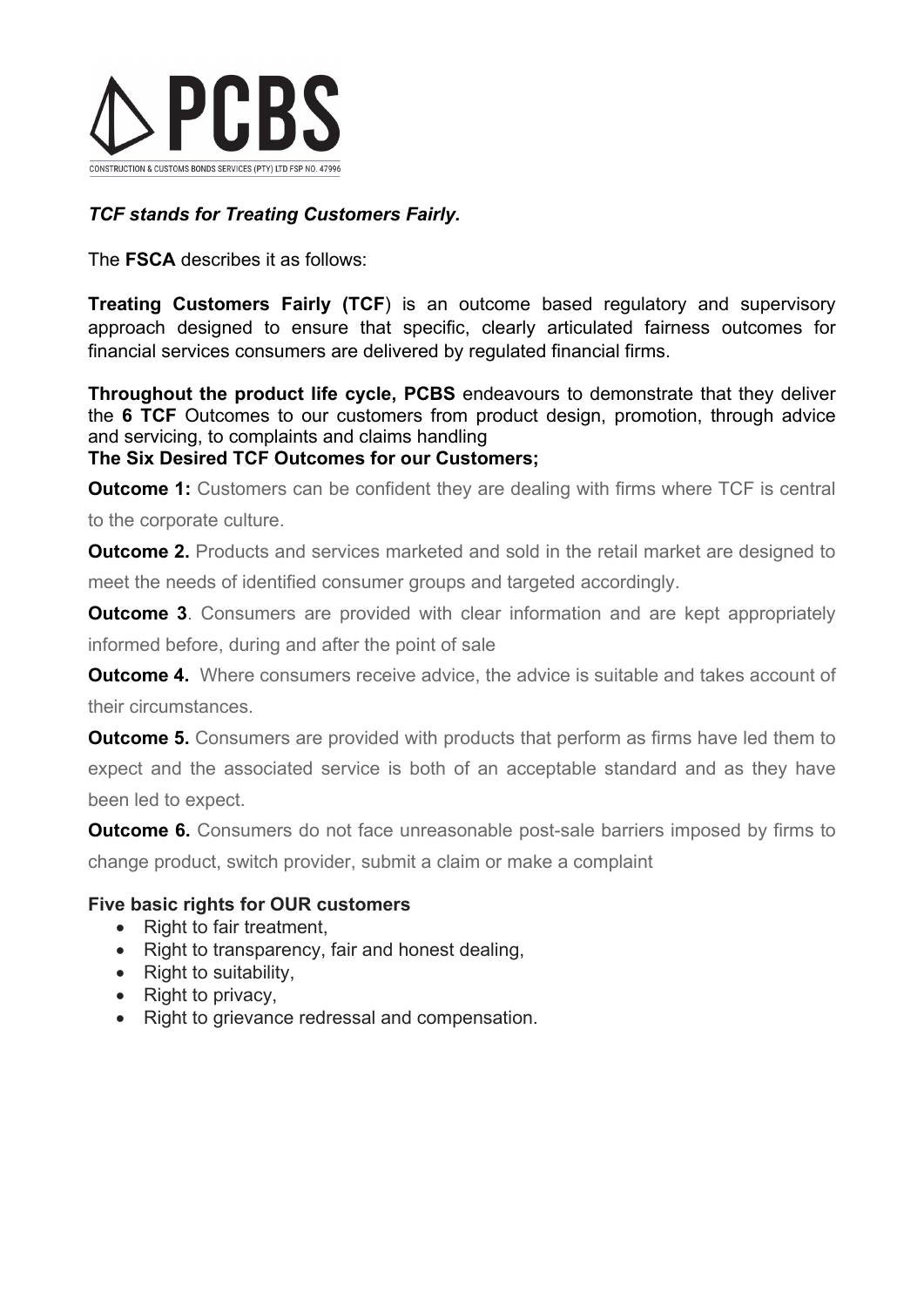

#### **How PCBS will achieve Staff Training/Awareness of TCF**

Our HR department will ensure that appropriate staff is recruited and trained. PCBS management will continuously give direction on TCF behaviours and will monitor the delivery of the 6 TCF outcomes.

# **Financial Promotion and Marketing Practices**

All marketing material is thoroughly checked to ensure that it is fair, clear and not misleading and only given to potentially suitable customers. We avoid using small print wherever possible.

#### **Policies and Procedures**

PCBS has adequate policies and procedures which are designed to manage any potential conflicts of interest

# **Product Design**

All our products are designed in a way that all charges are considered fair and reasonable to our customers. PCBS will identify its customers' needs and provide suitable products and will always prioritise the interest of its customers.

#### **Advice**

PCBS will provide information to their clients.

#### **Ongoing Service Standards**

We will provide continuous monitoring and offer assistance wherever possible. Customers are appropriately informed before, during and after the point of sale. Technical terms are simplified to ensure clarity.

#### **Complaints Handling Procedure**

We urge our customers to take up any complaints that they may have with our complaints Officer and all such must be put in writing and emailed to:  $k$ esina@pcbs.co.za or [lukas@pcbs.co.za.](mailto:lukas@pcbs.co.za) PCBS will acknowledge receipt of all complaints and shall provide the customer with the details of our internal complaint handling procedures. All complaints shall be handled fairly and recorded in our complaints register.

#### **Record Keeping and Management Information**

All records on client information are kept with strict confidentiality and all information is kept as per the FSB requirements.